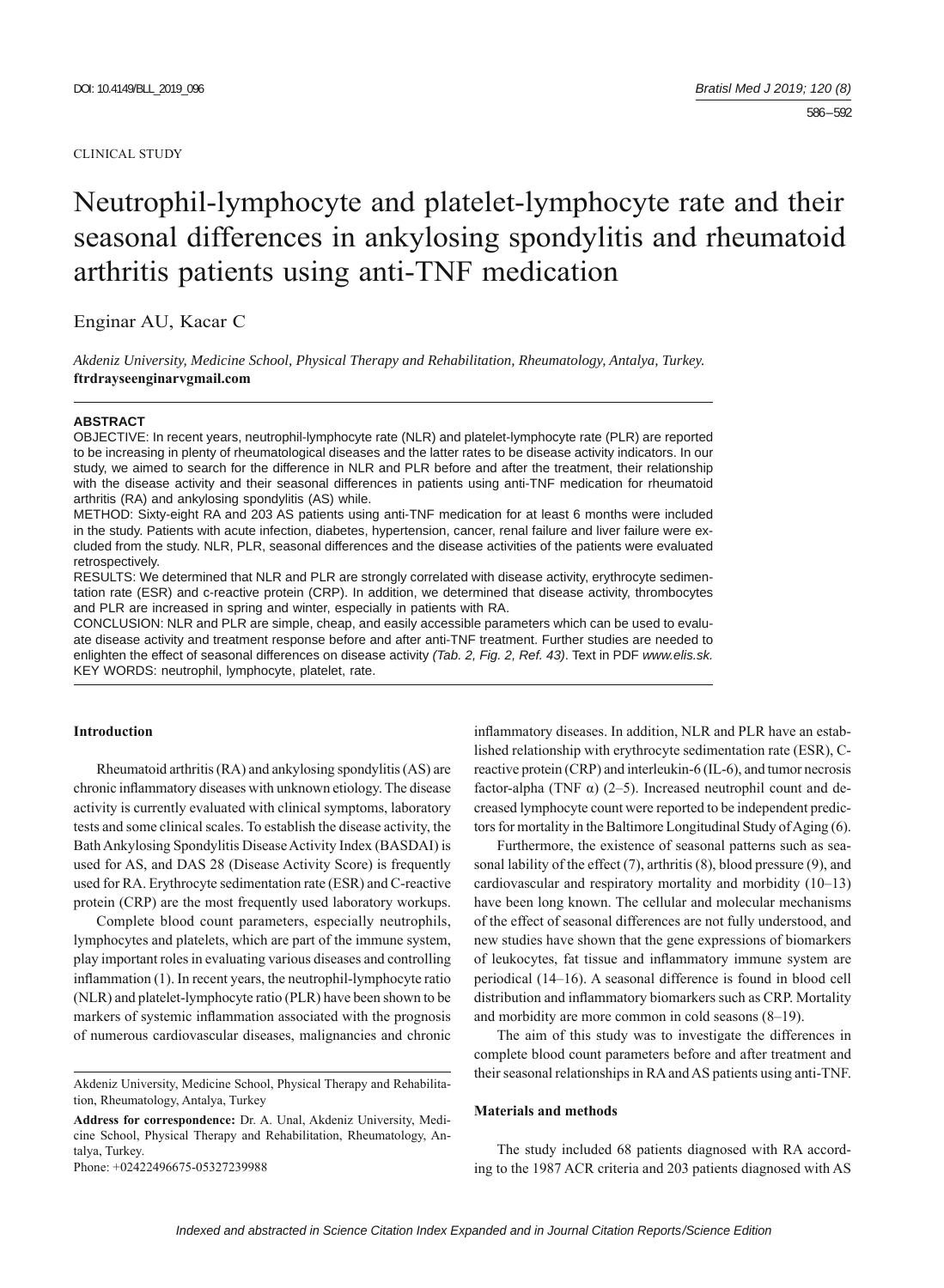according to the modified New York criteria, who had follow-up examination data in the hospital information system in Akdeniz University Department of Physical Therapy and Rehabilitation, Rheumatology Polyclinics between 2014 and2017. Patients who had been using anti-TNF drugs for at least for 6 months were included in the study. Patients with acute infection, diabetes, hypertension, cancer, renal failure and liver failure were excluded from the study.

The data related to the date of presentation at the clinic were obtained from the hospital information system and statistically analyzed. Namely age, gender, duration of disease, medications used. ESR, CRP, and complete blood count parameters were obtained from all patients, while rheumatoid factor (RF), anti-cyclic citrullinated peptide (anti-CCP) and DAS 28 was analyzed for RA patients, whereas HLA-B27 and BASDAI were evaluated for AS patients for all patients. Hemoglobin (hgb), hematocrit (htc), erythrocytes (RBC), leukocytes, neutrophils, lymphocytes, platelets, RDW, MCV, and MPV were taken as complete blood count parameters. NLR was calculated by dividing the neutrophil count by lymphocyte count, while PLR was determined by dividing the thrombocyte count by lymphocyte count. Complete blood count parameters, DAS 28, BASDAI, ESR, and CRP values were obtained before starting anti-TNF treatment, and 3 and 6 months thereafter. In addition, the dates of obtaining the latter parameters were recorded and used for the analysis of their seasonal variability parameters.

The approval for the study was granted by the Ethics Committee of Akdeniz University Medical School.

#### *Statistical analyses*

The statistical analyses were performed using commercially available software SAS, version 9.4 (SAS Institute, Cary, NC, USA). Descriptive statistics such as the mean and standard deviation, were used to describe the main variables. The Shapiro–Wilks normality test was conducted to assess the normality of variables to determine the use of parametric or non-parametric tests. Since all variables were not normally distributed, the non-parametric Mann–Whitney U-test and Kruskal–Wallis test were used to determine possible differences in variables of interest between the groups. A two-sided probability value of  $\leq 0.05$  was considered to be statistically significant for all analyses.

## **Results**

The laboratory results of 68 RA and 203 AS patients included in the study were evaluated retrospectively. The patients' demographic features, DAS 28, BASDAI, ESR, CRP and complete blood count parameters are shown in Table 1.

The RA group of 68 patients comprised 52 females (76.4 %) and 16 males (23.6 %) with mean age of  $52 \pm 13.2$  years. The AS group of 203 patients comprised 39 females (19.2 %), and 164 males (80.8 %) with mean age of  $39.4 \pm 10.74$  years. The mean duration of disease was  $13.2 \pm 8.89$  years in RA group, and 11.8  $\pm$  7.72 years in AS group. Of the RA patients, 57 had anti-CCP results, of whom 29 (50.8 %) were positive. Sixty-four patients

had RF results, of whom 31 (48.4 %) were positive. Of the HLA B27 results from 30 AS patients registered in the hospital information system, 22 (73.3 %) were positive. The anti-TNF medications which the patients used and their rates in RA and AS were etanercept 39 (57.3 %), 89 (43.8 %), infliximab 7 (10.2 %), 54 (26.6) %), adalimumab 18 (26.4 %), 42 (20.6 %), golimumab 2 (2.9 %), 16 (7.8 %), and certolizumab 2 (2.9 %), 2 (0.9 %), respectively.

The laboratory values before anti-TNF treatment and at 3 and 6 months into the latter treatment are shown in Table 2.

In RA patients, DAS 28, NLR and PLR measured at 3 and 6 months after the treatment were statistically significantly lower than in pre-treatment measurements (p:  $0.000 - 0.004 - 0.01$ ). ESR and CRP were also significantly lower than pre-treatment measurements (p: 0.03). There were no statistical differences in other parameters ( $p > 0.05$ ). No statistically significant differences in NLR and PLR were determined between values taken 3 and 6 months after the initiation of treatment. At all the time points, there was a statistically significant difference between DAS 28, ESR and CRP.

The BASDAI, ESR, CRP, leukocyte, neutrophil, platelet, NLR, and PLR values measured 3 and 6 months into the treatment were statistically significantly lower than pretreatment values before in AS patients ( $p < 0.001$ ). There was a statistically significant difference between the 3 and 6-month values of BASDAI, ESR and CRP. Hgb, Htc and lymphocyte levels were also statistically significantly higher than before the treatment (p:  $0.000 - 0.003$  – 0.006). When pre-treatment values, posttreatment values and those measured 3 and 6 months into the treatment were compared, there were no statistically significant differences in respect of RBC, MCV, RDW, and MPV values ( $p > 0.05$ ).

NLR and PLR showed no correlation with age or duration of diagnosis. A statistically significant relationship was found between NLR and PLR and ESR, CRP, BASDAI, and DAS 28. There was no correlation between CRP and DAS 28 in RA patients. A sig-

**Tab. 1. The patients' demographic features, DAS 28, BASDAI, ESR, CRP and complete blood count parameters.**

|                  |    | <b>RA</b> |                  | AS  |           |                  |  |  |
|------------------|----|-----------|------------------|-----|-----------|------------------|--|--|
|                  | N  | mean      | Std<br>deviation | N   | mean      | Std<br>deviation |  |  |
| age              | 68 | 52.01     | 13.24            | 203 | 39.41     | 10.74            |  |  |
| Duration disease | 68 | 13.25     | 8.89             | 203 | 11.81     | 7.72             |  |  |
| anticcp          | 28 | 134.61    | 99.67            |     |           |                  |  |  |
| rf               | 31 | 203.48    | 221.62           |     |           |                  |  |  |
| das28            | 68 | 6.28      | 0.77             |     |           |                  |  |  |
| $0.$ month       |    |           |                  |     |           |                  |  |  |
| das28            | 68 | 4.26      | 1.15             |     |           |                  |  |  |
| 3.month          |    |           |                  |     |           |                  |  |  |
| das28            | 68 | 2.96      | 1.31             |     | $\ddot{}$ | $\bullet$        |  |  |
| 6.month          |    |           |                  |     |           |                  |  |  |
| basdai           |    |           |                  | 202 | 6.68      | 0.92             |  |  |
| $0$ .month       |    |           |                  |     |           |                  |  |  |
| basdai           |    |           |                  | 202 | 3.73      | 1.37             |  |  |
| 3.month          |    |           |                  |     |           |                  |  |  |
| basdai           |    |           |                  | 202 | 2.26      | 1.36             |  |  |
| 6.month          |    |           |                  |     |           |                  |  |  |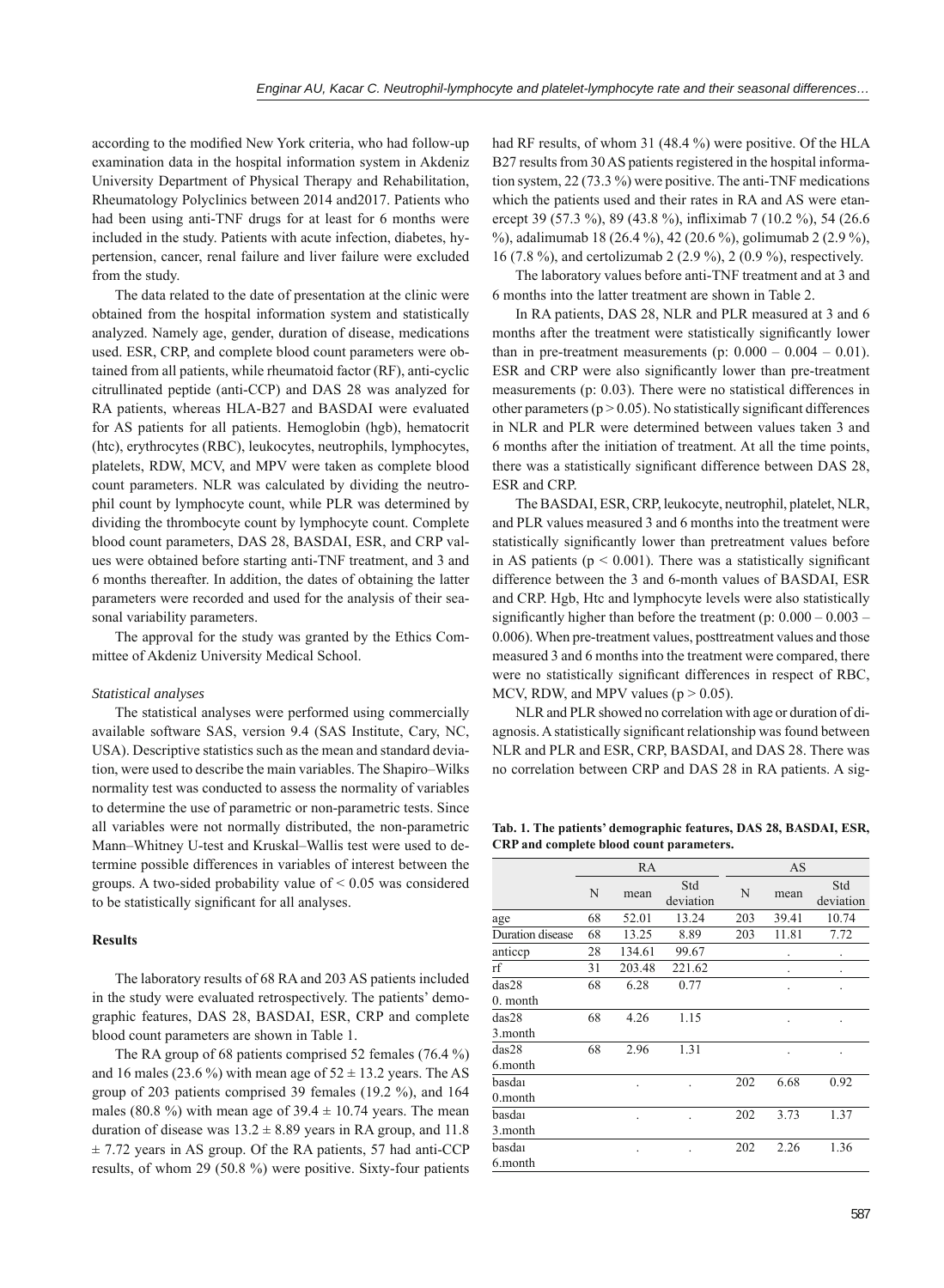586 – 592

**Tab. 2. The laboratory values before anti-TNF treatment and at 3 and 6 months into the latter treatment.**

| RA         |             | Before |        |             | 3. Month |        |             | 6. Month |        |       |
|------------|-------------|--------|--------|-------------|----------|--------|-------------|----------|--------|-------|
|            | $\mathbf N$ | mean   | Std d. | N           | mean     | Std d. | $\mathbf N$ | mean     | Std d. | P_KW  |
| das28      | 68          | 6.28   | 0.77   | 68          | 4.26     | 1.15   | 68          | 2.96     | 1.31   | 0.000 |
| <b>ESR</b> | 68          | 34.74  | 22.19  | 68          | 26.47    | 20.56  | 68          | 28.66    | 21.68  | 0.038 |
| <b>CRP</b> | 68A         | 2.22   | 4.40   | 68          | 1.46     | 2.90   | 68          | 1.50     | 2.90   | 0.034 |
| hgb        | 68          | 12.49  | 1.67   | 68          | 12.83    | 1.65   | 68          | 12.72    | 1.50   | 0.552 |
| htc        | 68          | 38.89  | 4.22   | 68          | 39.78    | 4.37   | 68          | 39.35    | 4.01   | 0.474 |
| wbc        | 68          | 8.58   | 2.85   | 68          | 8.03     | 2.53   | 68          | 8.19     | 2.48   | 0.485 |
| rbc        | 68          | 4.52   | 0.52   | 68          | 4.59     | 0.56   | 68          | 4.54     | 0.53   | 0.578 |
| mcv        | 68          | 85.66  | 8.00   | 68.         | 86.14    | 7.86   | 68          | 86.28    | 8.10   | 0.886 |
| plt        | 68          | 316.06 | 98.27  | 68          | 286.71   | 76.33  | 68          | 286.75   | 82.71  | 0.160 |
| rdw        | 68          | 15.12  | 1.75   | 68          | 15.18    | 1.72   | 68          | 14.99    | 1.41   | 0.906 |
| mpv        | 68          | 8.11   | 1.37   | 68          | 8.37     | 1.20   | 68          | 8.37     | 1.17   | 0.323 |
| neutrophil | 68          | 5.36   | 2.56   | 68          | 4.52     | 2.13   | 68          | 4.59     | 1.91   | 0.088 |
| lymphocyte | 68          | 2.27   | 0.91   | 68          | 2.50     | 0.85   | 68          | 2.58     | 1.05   | 0.089 |
| <b>NLR</b> | 68          | 2.83   | 2.30   | 68          | 1.98     | 1.25   | 68          | 2.05     | 1.28   | 0.004 |
| <b>PLR</b> | 68          | 160.15 | 88.46  | 68          | 125.80   | 51.27  | 68          | 126.50   | 55.24  | 0.010 |
| AS         | Before      |        |        |             | 3. Month |        |             | 6. Mohnt |        |       |
|            | $\mathbf N$ | mean   | Std d. | $\mathbf N$ | mean     | Std d. | N           | mean     | Std d. | P_KW  |
| basdai     | 202         | 6.68   | 0.92   | 202         | 3.73     | 1.37   | 202         | 2.26     | 1.36   | 0.000 |
| <b>ESR</b> | 203         | 30.70  | 23.68  | 203         | 15.22    | 14.99  | 203         | 15.21    | 17.58  | 0.000 |
| <b>CRP</b> | 203         | 3.24   | 6.05   | 203         | 1.52     | 4.53   | 203         | 1.13     | 3.56   | 0.000 |
| hgb        | 203         | 13.47  | 1.69   | 203         | 13.95    | 1.60   | 203         | 14.04    | 1.75   | 0.000 |
| htc        | 203         | 41.36  | 4.57   | 203         | 42.17    | 4.06   | 203         | 42.69    | 4.51   | 0.003 |
| wbc        | 203         | 8.76   | 2.18   | 203         | 8.10     | 2.02   | 203         | 7.99     | 2.11   | 0.001 |
| rbc        | 203         | 4.88   | 0.52   | 203         | 4.93     | 0.49   | 203         | 4.96     | 0.50   | 0.193 |
| mcv        | 203         | 84.36  | 6.48   | 203         | 85.02    | 6.00   | 203         | 85.51    | 6.17   | 0.094 |
| plt        | 203         | 305.39 | 82.50  | 203         | 267.22   | 68.41  | 203         | 266.51   | 83.47  | 0.000 |
| rdw        | 203         | 14.25  | 1.34   | 203         | 14.32    | 1.50   | 203         | 14.10    | 1.47   | 0.162 |
| mpv        | 203         | 8.07   | 1.24   | 203         | 8.16     | 1.23   | 203         | 8.14     | 1.25   | 0.837 |
| neutrophil | 202         | 5.46   | 1.81   | 202         | 4.60     | 1.68   | 202         | 4.55     | 1.66   | 0.000 |
| lymphocyte | 202         | 2.28   | 0.72   | 202         | 2.52     | 0.85   | 202         | 2.48     | 0.91   | 0.006 |
| <b>NLR</b> | 202         | 2.59   | 1.11   | 202         | 2.03     | 1.20   | 202         | 2.07     | 1.23   | 0.000 |
| <b>PLR</b> | 202         | 144.66 | 54.78  | 202         | 117.41   | 54.84  | 202         | 123.22   | 75.80  | 0.000 |

nificantly stronger correlation was found between NLR and PLR and BASDAI than with DAS 28 ( $p \le 0.001$ ).

In RA patients, NLR was correlated with DAS 28, ESR, CRP, counts of leukocytes, neutrophils lymphocytes, and thrombocytes, and MPV,; PLR was correlated with DAS 28, ESR, CRP, hgb, htc, RDW, MPV and thrombocyte, neutrophil and lymphocyte counts (Fig. 1).

In AS patients, NLR and PLR were correlated with duration of diagnosis, BASDAI, ESR, CRP, hgb, leukocyte, neutrophil, lymphocyte and thrombocyte counts MCV, , and MPV,. Differently from NLR, PLR was correlated with hgb and RBC count (Fig. 2).

When viewed seasonally, DAS 28, platelet and PLR were statistically significant in RA patients (p:  $0.000 - 0.034 - 0.027$ ). DAS 28 was higher in spring and winter, and lowest in fall. Platelet and PLR were highest in winter and lowest in summer.

The only seasonally statistically significant parameter was RBC count in AS patients (p: 0.03), which was detected to be higher in winter.

## **Discussion**

Acute phase response scales are used for rheumatological diseases such as RA and AS. DAS 28 is used for RA, and BASDAI

for AS in follow-ups and evaluation of treatment responses. Nevertheless, these scales can be insufficient in showing disease activity. ESR and CRP can be found to be normal even when there are clinical findings of the disease. Therefore, some practical, cheap, easily accessible and repeatable tests have come into use for the evaluation of inflammation. In many recent studies of NLR and PLR, both of these ratios have been found to be elevated in inflammatory diseases, malignancies and cardiovascular diseases.

Although DAS 28, ESR, CRP, NLR and PLR in the current study were significantly higher before anti-TNF treatment in RA patients, they decreased significantly after the treatment. In a study of 128 RA patients, Fu et al. showed that NLR and PLR were correlated with DAS 28 and these scales could be used to evaluate the disease activity in RA patients. Correlations of NLR with ESR and CRP, and PLR with CRP were detected (20). Uslu et al. found significantly high NLR and PLR values in RA patients and detected a positive correlation between DAS 28 and NLR, and PLR (1).

In the current study, post-treatment values in AS patients, namely those of BASDAI, ESR, CRP, counts of leukocytes, neutrophils, and platelets, NLR, and PLR were statistically significantly lower than their pre-treatment values. Hgb, htc and lymphocyte levels were statistically significantly higher than in pre-treatment measurements. Gökmen et al found NLR in AS to be higher than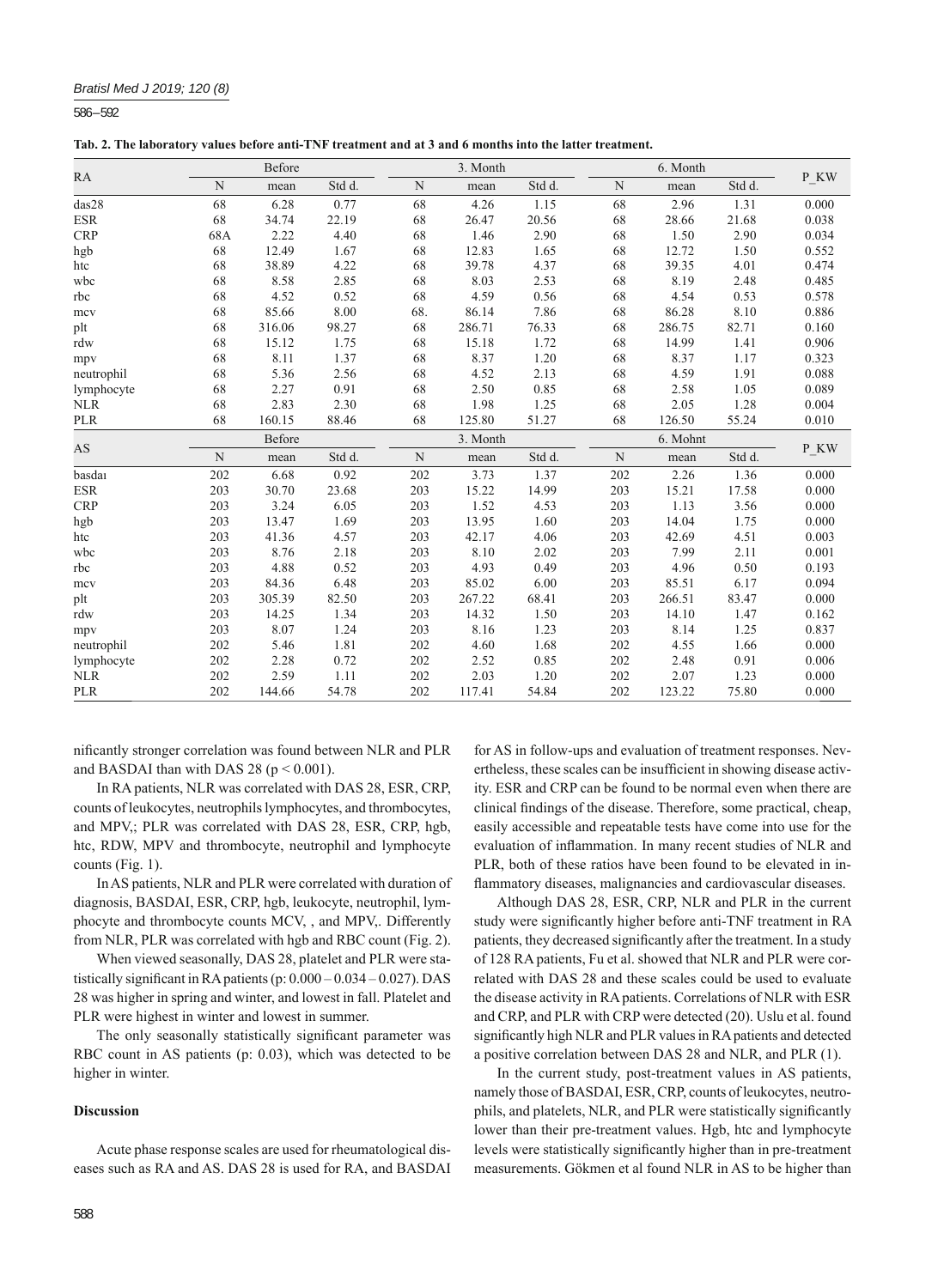

**Fig. 1. In RA patients, NLR was correlated with DAS 28, ESR, CRP, counts of leukocytes, neutrophils lymphocytes, and thrombocytes, and MPV,; PLR was correlated with DAS 28, ESR, CRP, hgb, htc, RDW, MPV and thrombocyte, neutrophil and lymphocyte counts.**

in the control group. It was reported that NLR was lower in AS patients receiving anti-TNF treatment than in patients receiving non-steroidal anti-inflammatory drug treatment and it was correlated with CRP (21). Coşkun et al reported higher NLR levels in AS patients than in the control group and observed that they decreased significantly with anti-TNF treatment. NLR was also determined to be correlated with ESR, CRP and BASDAI (22).

Boyraz et al found no significant difference in NLR between AS patients receiving anti-TNF treatment and a healthy control group and PLR was determined to be significantly lower in the patients than in the control group (23). Mercan et al reported higher NLR values in RA and AS patients than in the control group, with a correlation between ESR, CRP and DAS 28, but no relationship was determined with BASDAI (24).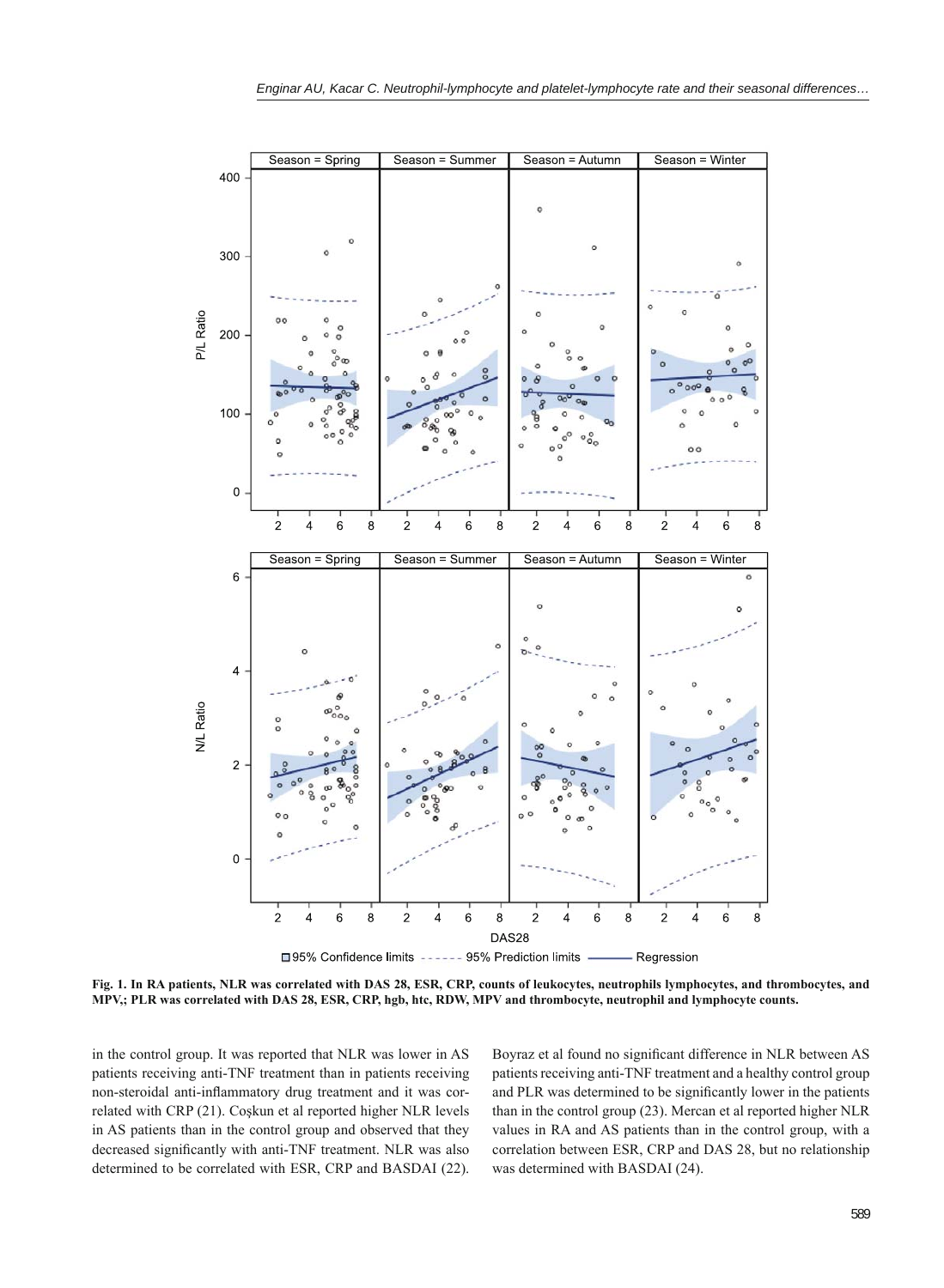586 – 592



**Fig. 2. In AS patients, NLR and PLR were correlated with duration of diagnosis, BASDAI, ESR, CRP, hgb, leukocyte, neutrophil, lymphocyte and thrombocyte counts MCV, , and MPV,. Differently from NLR, PLR was correlated with hgb and RBC count.**

In inflammation, an increase in the thrombocyte count is a sign of acute phase response. Thrombocytes play an important role in inflammation, namely inreleasing proinflammatory cytokines and causing leukocyte migration, which then bind to the endothelial cells. A correlation has been proven between MPV, thrombocyte function and activation (25, 26). Megakaryopoiesis is affected with the effect of proinflammatory cytokines on bone marrow and this can cause the thrombocyte volume to decrease (26). Kapsoritakis et al found the MPV level to be significantly lower in inflammatory bowel disease than in the healthy group (27). Kisacik et al reported significantly lower MPV levels in RA and AS patients than in the healthy group and they determined that MPV was elevated after treatment (28). In a study of RA patients receiving anti-TNF treatment for 3 months, Gasparyan et al detected that DAS 28 and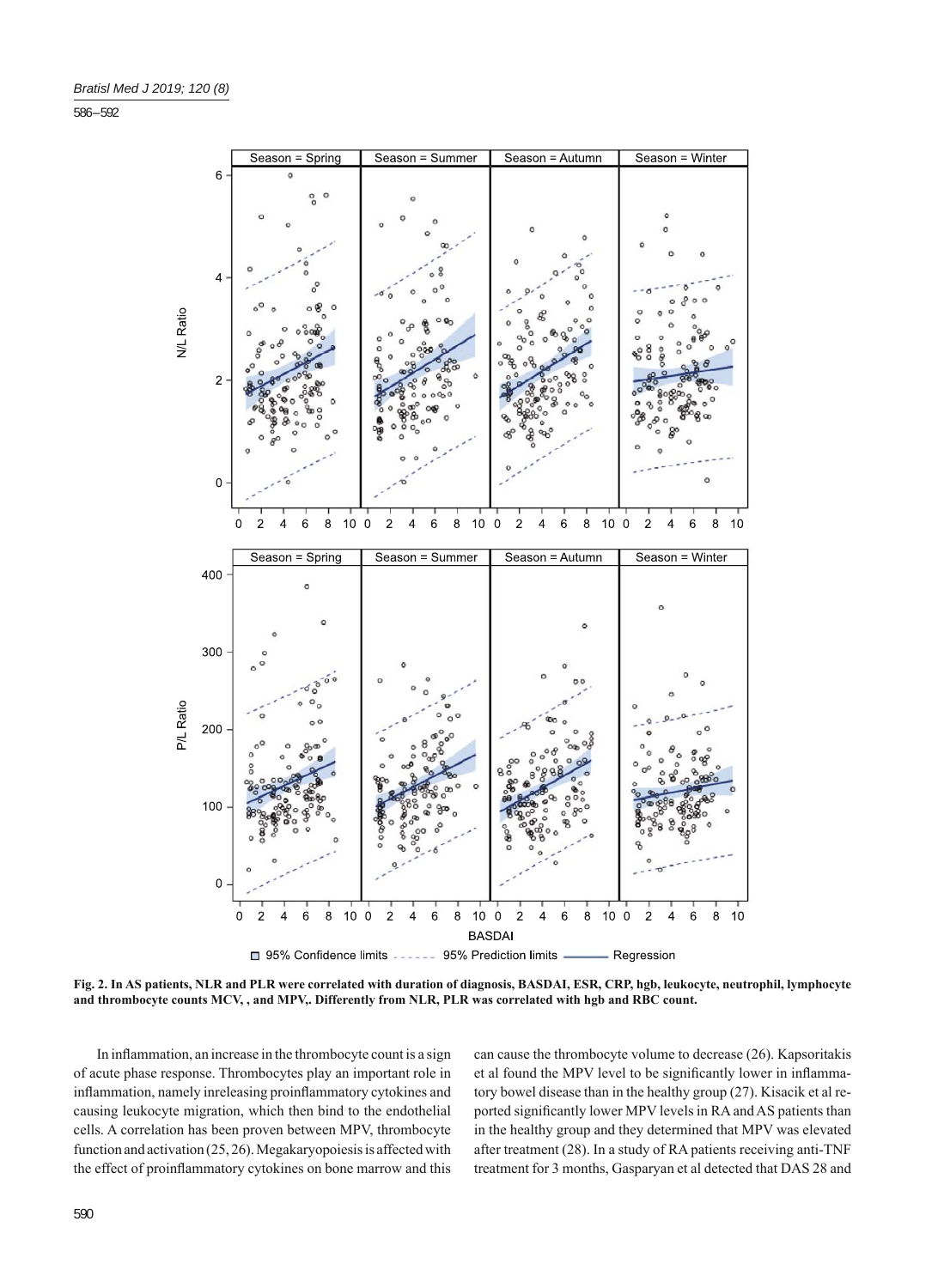thrombocyte levels decreased and MPV increased significantly over the 3 months (29). Yazici et al detected a positive correlation between DAS 28 and MPV in RA patients (30). In the current study, it was determined that in RA and AS patients, the thrombocyte count decreased and MPV increased after treatment, but in AS patients only the decreased thrombocyte count was statistically significant.

There are known to be seasonal patterns in some diseases (7–13). In clinical practice, RA patients frequently state that their joint pain and stiffness are increased in cold and rainy weather. Few studies have researched the connection between RA and weather conditions, and most have been focused on temperature and humidity. In one study, as a result of evaluating 133 RA patients receiving anti-TNF treatment, it was detected that the disease activity was lower in sunny and less humid weather (31). Abasolo et al previously reported that RA worsened in low temperatures in middle-aged (50–65 years) patients (32). Strusberg et al detected a significant correlation between low temperature, high atmospheric pressure, high humidity, and pain in RA (33). The onset of RA is usually in winter. In epidemiological studies made in the northern hemisphere, the onset of RA has been reported to increase two-fold in the months between October and March (34, 35). It is accepted that there are changes in the activity and severity of RA according to the regional and climate differences (36). Recent studies have shown that the onset or exacerbation of autoimmune diseases such as RA and SLE can be associated with seasonality (37). According to some authors, RA starts suddenly in spring, and insidiously in fall, with equal ratios in summer and winter (38). The classical opinion in RA is that cold and humid weather is bad, whereas hot and dry weather is good. It is striking that in all the studies made in respect of humidity and RA variables, no negative correlation has been determined. A positive relationship has been shown in 10 out of 16 studies (39). Çay et al recruited 56 patients diagnosed with RA, spondyloarthropathy and osteoarthritis in a study and detected that the changes in weather condition had a 17.1 % effect on rheumatismal symptoms. Although not of a statistically significant level, it could not be fully excluded (40). Plasma CRP levels show a significant difference seasonally, with higher levels in winter and spring than in summer (19). In Italy, the data of 16,422 voluntary blood donors were evaluated by month, and thrombocyte and plateletcrit values were observed to be significantly higher in fall and winter, with the peak seen especially in December and February(41).

In a study by Calton et al, a more significant increase in winter than in summer was detected in proinflammatory cytokines such as macrophage chemoattractant protein (MCP-1), TNF-α, IL-6, IL-8, IL-10, and IL-12. CRP also increased, but there was no statistically significant difference. The higher levels of proinflammatory cytokines in winter were reported to be associated with lower levels of vitamin D in winter (42). In the current study, vitamin D levels were not evaluated, but in RA patients, the DAS 28 level was higher in winter than in summer. Vitamin D deficiency could be a factor in high proinflammatory cytokine levels in winter, but should not be considered as the only reason.

In a study by Grant et al, mortality rates were seen to be highest in December to January, and lowest in June to July. When the

causes of death showing a seasonal difference were examined, acute cardiovascular events (myocardial infarction, arrhythmias, cardiac failure) and stroke were the leading causes (43).

In the current study, there was also a seasonal relationship between DAS 28, thrombocyte count and PLR in RA patients. DAS 28 was higher in winter and spring, and thrombocyte count and PLR were also higher in winter. All these values were detected to be lowest in summer. In the AS group, a seasonal relationship was only seen with RBC count, which was higher in winter and fall. More notable seasonal effects on RA may be associated with higher levels of thrombocyte levels and PLR in winter.

In conclusion, the results of the current study determined that NLR and PLR are strongly correlated with disease activity, ESR and CRP. NLR and PLR are easy, cheap, easily accessible parameters which can be used to evaluate treatment response before and after anti-TNF treatment. NLR and PLR are also age-independent parameters. This provides a superiority to ESR. NLR and PLR can be used as markers to evaluate disease activity in RA and AS patients. In addition, this study showed one more time that disease activity can change seasonally. Especially in RA patients, the disease activity and thrombocyte levels are increased in spring and winter. PLR is increased. Although the thrombocyte contribution to this event is not fully understood, it should be emphasized and further studies must be made. Although the lack of analysis of vitamin D levels was a limitation to the study, this was due to its retrospective nature. Future studies could include vitamin D analysis in terms of its effect on the immune system.

#### **References**

1. Uslu AU, Küçük A, Sahin A et al. Two new inflammatory markers associated with Disease Activity Score-28 in patients with rheumatoid arthritis: neutrophil-lymphocyte ratio and platelet-lymphocyte ratio. Int J Rheum Dis 2015; 18: 731–735.

**2. Buyukkaya E, Karakas MF, Karakas E et al.** Correlation of neutrophil to lymphocyte ratio with the presence and severity of metabolic syndrome. Clin Appl Thromb Hemost 2014; 20: 159–163.

3. Imtiaz F, Shafique K, Mirza SS et al. Neutrophil lymphocyte ratio as a measure of systemic inflammation in prevalent chronic diseases in Asian population. Int Arch Med 2012; 5: 2.

4. Hamminga EA, van der Lely AJ, Neumann HA et al. Chronic inflammation in psoriasis and obesity: implications for therapy. Med Hypotheses 2006; 67: 768–773.

**5. Turkmen K, Erdur FM, Ozcicek F et al.** Platelet-to-lymphocyte ratio better predicts inflammation than neutrophil-to-lymphocyte ratio in endstage renal disease patients. Hemodial Int 2013; 17: 391–396.

**6. Ruggiero C, Metter EJ, Cherubini A et al.** White blood cell countand mortality in the Baltimore Longitudinal Study of Aging. J AmColl Cardiol 2007; 49 (18): 1841–1850.

**7. Rosenthal NE, Sack DA, Gillin JC et al.** Seasonal affective disorder. A description of the syndrome and preliminary findings with light therapy. Arch Gen Psychiatry 1984; 41: 72–80.

**8. Gallerani M, Govoni M, Mucinelli M et al.** Seasonal variation in the onset of acute microcrystalline arthritis. Rheumatology 1999; 38: 1003– 1006.